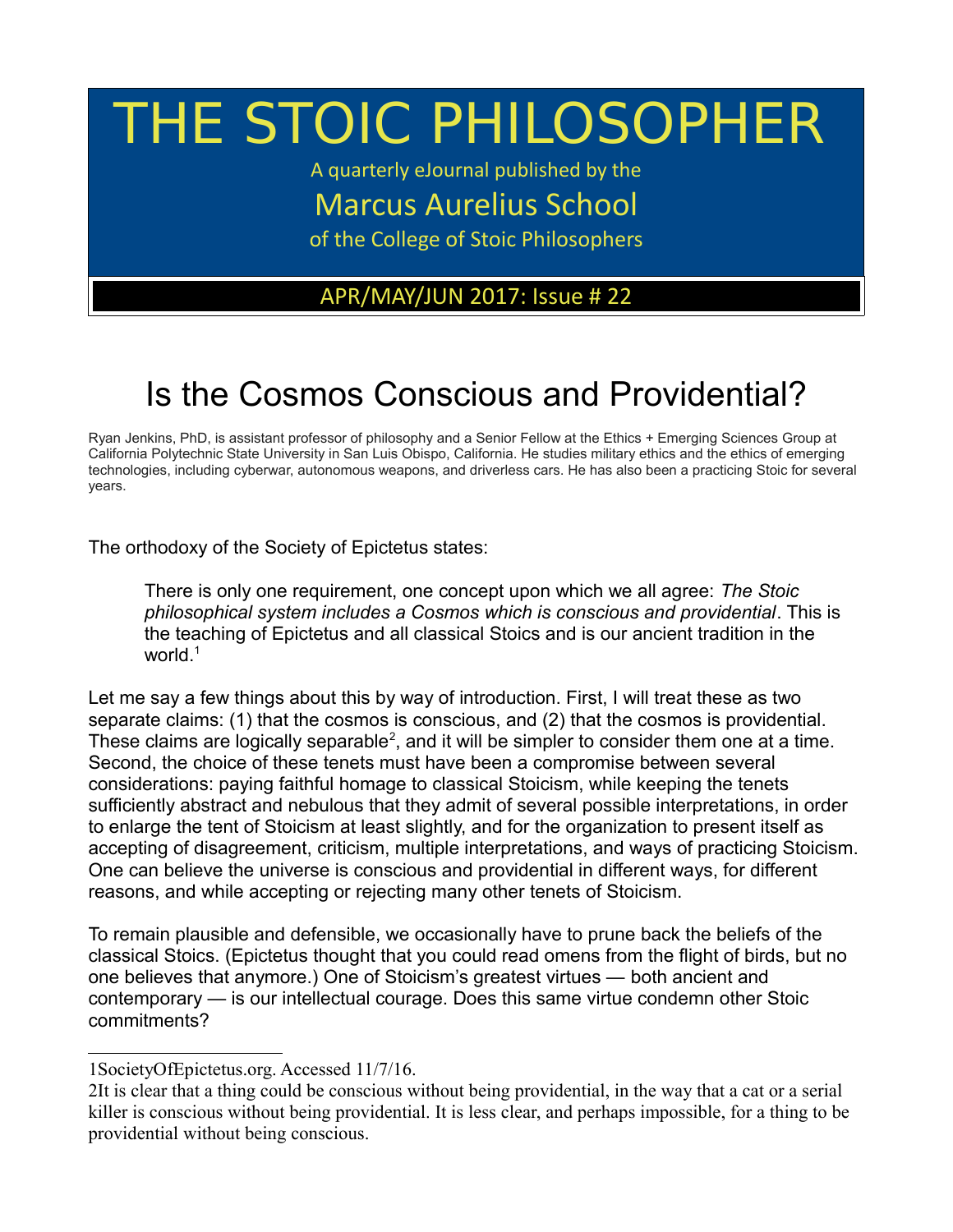The commitments that the universe is conscious and providential seem, at first glance, threatened by the scientistic and naturalistic worldview that is increasingly the choice of atheists and secular humanists. To say the universe is conscious — and especially to say that it is *looking out for us* — sounds uncomfortably close to theism.[3](#page-1-0) Does the Society of Epictetus risk alienating its atheist or secular adherents? To what extent has Stoic orthodoxy survived and persisted through the advancement of cosmology, science, and philosophy? This paper considers whether either of the above tenets remains plausible or defensible in light of our best contemporary understanding of the world.

#### **§1 Is the universe conscious?**

#### *§1.1 What should we mean by 'conscious'?*

It is notoriously difficult to say what we mean by consciousness. Philosophy of mind has been haunted by the "hard" problem of explaining how consciousness arises from matter and it is sometimes seen to be the chief merit of novelists to communicate the seemingly ineffable experience of the world through mere language. Says David Foster Wallace in *The Pale King*, "How odd I can have all this inside me and to you it's just words."

What should we say about what consciousness is? The popular conceptions that float around philosophy of mind will have to do. I am not a philosopher of mind; I cannot furnish anything more informative or descriptive. But I do think that these common descriptions capture some widely shared, central intuitions about the nature and value of consciousness. Any satisfying view of consciousness should have to meet these two criteria.

First, there is something *special* about consciousness. Conscious things are seen as responding to stimuli, at least, and more sophisticated forms of consciousness involve a "what it's like," or a first-personal experience that is not fully captured by a third-personal scientistic way of describing the motions of a body or the chemical reactions in my brain. I can be in pain, but my experience of being in pain is not identical to or explicable in terms of saying that my "group C nerve fibers are firing." This is one *biological correlate* of experiencing pain, but it is not the same thing as *experiencing pain*. Philosophers of mind call these sensations, these "what it's like"s, *qualia*: smelling a rose or seeing the color red are other classic examples. The existence of qualia is controversial among philosophers of mind, but I will take their existence for granted.

Second, not just *anything* is conscious. Consciousness is a property that distinguishes some things from others. We typically do not think of rocks or air as being conscious in the same way, with the same sophistication, or to the same extent that humans like you or I are conscious. To avoid begging the question against Stoicism with this claim, let's at least say that not everything that exists is *equally* or *similarly* conscious.

I will consider the two arguments that the cosmos is conscious that, as of Fall 2016, were

<span id="page-1-0"></span><sup>3</sup>Brown is clever to argue, however, that (1) *all* atheists would accept that humans are conscious, and (2) *most* atheists would accept that humans are strictly material entities; so most atheists would accept that (3) some strictly material entities can be conscious. Atheists err in dismissing out of hand the idea that the cosmos could be conscious *merely* because it is a strictly material entity.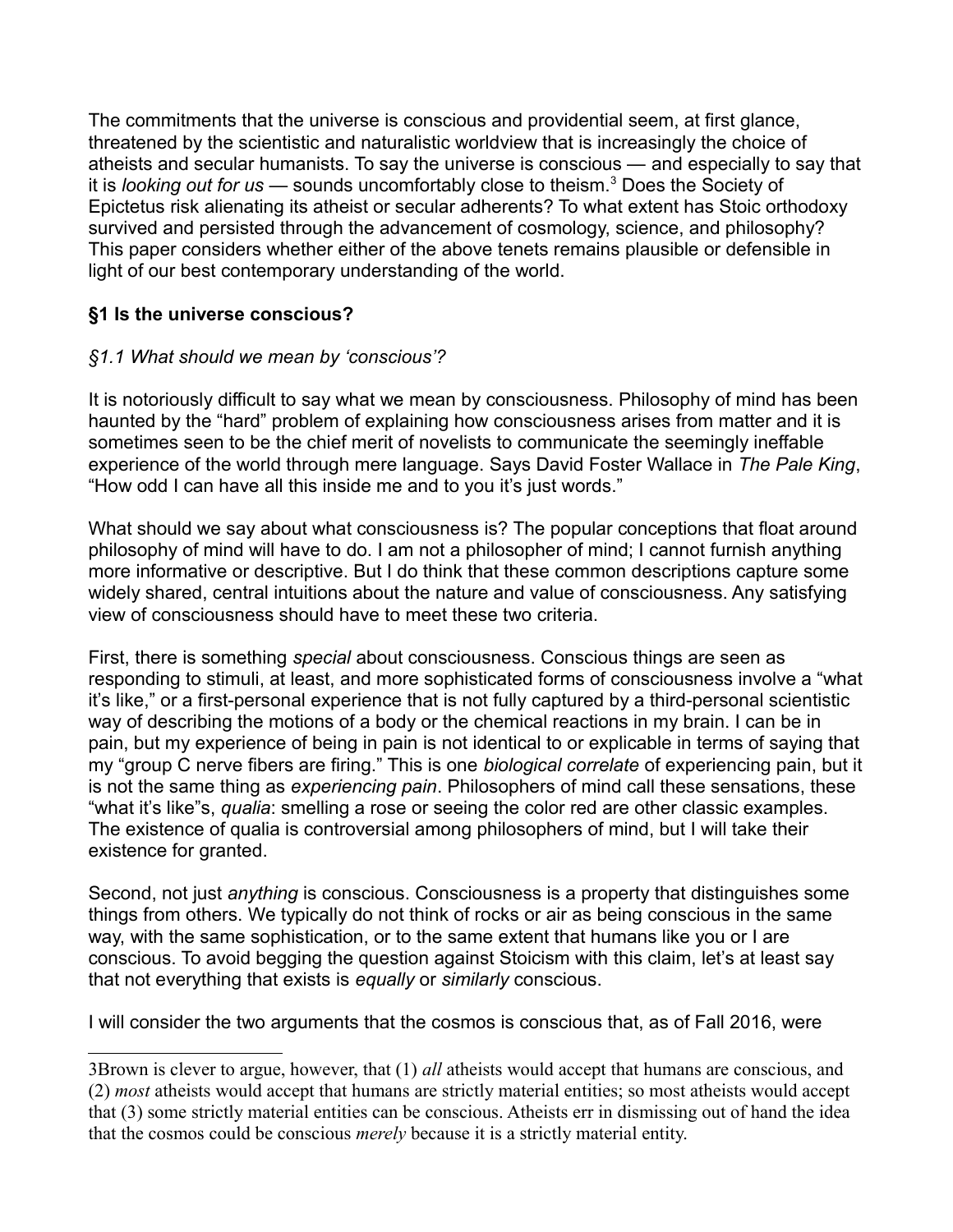assigned as part of the first installment in the Marcus Aurelius seminar. These arguments come from John Brown, MD<sup>[4](#page-2-0)</sup> and David Cain<sup>[5](#page-2-1)</sup>. This piece is best read as a response to theirs.

Notice that these are not the only views of consciousness we might take. We might think of consciousness as a binary property that admits of complications, facets, or depth. Perhaps entities, all the way down to ants and bacteria, have a consciousness that is richer or simpler, more or less sophisticated, more or less vivid. Take another example of a binary property in nature that admits of multiple kinds: Almost all animals are *mobile* (and Aristotle took this motive soul to be characteristic of animals).<sup>[6](#page-2-2)</sup> But mobility comes in different kinds. Some animals are more agile or faster than others, some animals can swim and some animals can fly. These are different capacities that complicate, deepen, or extend the mobility of these animals. Still, all of these animals are mobile for the simple fact that they have the capacity to move themselves.

We might say the same about consciousness: we might conceive of it as a binary property: that almost all animals are conscious, down to ants and bacteria, though consciousness is complicated, deepened, or extended by different capacities in different animals. Some animals are self-conscious; some can operate on mentally abstract objects; some can project themselves into the future; some can represent the world in language; some can feel emotions like schadenfreude and *lacrimae rerum*. Many cannot, but that is because their consciousness is simpler. It merits investigation whether *this* is the kind of consciousness that the cosmos might have. Because Brown and Cain don't have this kind of consciousness in mind, though, I will have to leave that investigation for another time.

#### *§1.2 Brown's argument that the universe is conscious*

Brown gets a lot right. He is right that consciousness must be some kind of continuum — many properties in nature, like mass, color, and hunger, fall along smooth continua, rather than existing as sharp binary distinctions. Consciousness is one of these. While some things are clearly conscious (like humans) and some things are clearly not (like rocks), it is plausible to say that, *among conscious things*, some of them are *more* conscious than others. To be more precise, we should say that their consciousness is *deeper*, *richer*, or *more sophisticated*. Humans and cats are both conscious, though humans have a richer or deeper consciousness. Brown also notes that the medical profession accepts that consciousness falls along a continuum within one and the same being — one and the same being may be more or less conscious at various times. I may not seem conscious when I am asleep, for example, but if you tickle my nose with a feather and I instinctively swat at my face, then there is something to be said for that.

Brown appreciates that the cosmos cannot have the same consciousness that humans and other animals enjoy. We often say that humans and other animals are conscious if they

[http://societyofepictetus.org/show\\_PDF/ConsciousCosmos.](http://societyofepictetus.org/show_PDF/ConsciousCosmos) Accessed 11/7/16.

<span id="page-2-1"></span>5David Cain, 2011. "Of Course the Universe is Conscious." Available from

<span id="page-2-2"></span>[http://www.raptitude.com/2011/07/of-course-the-universe-is-conscious/.](http://www.raptitude.com/2011/07/of-course-the-universe-is-conscious/) Accessed 11/7/16. 6The Stoics famously said that a person drowning at sea is drowning whether they are a mile from shore or five feet from shore. We would not say that one of these people is drowning *more* than the other. Drowning seems to be a binary property that also admits of different degrees or facets.

<span id="page-2-0"></span><sup>4</sup>John Brown, 2010. "The Conscious Cosmos." Available from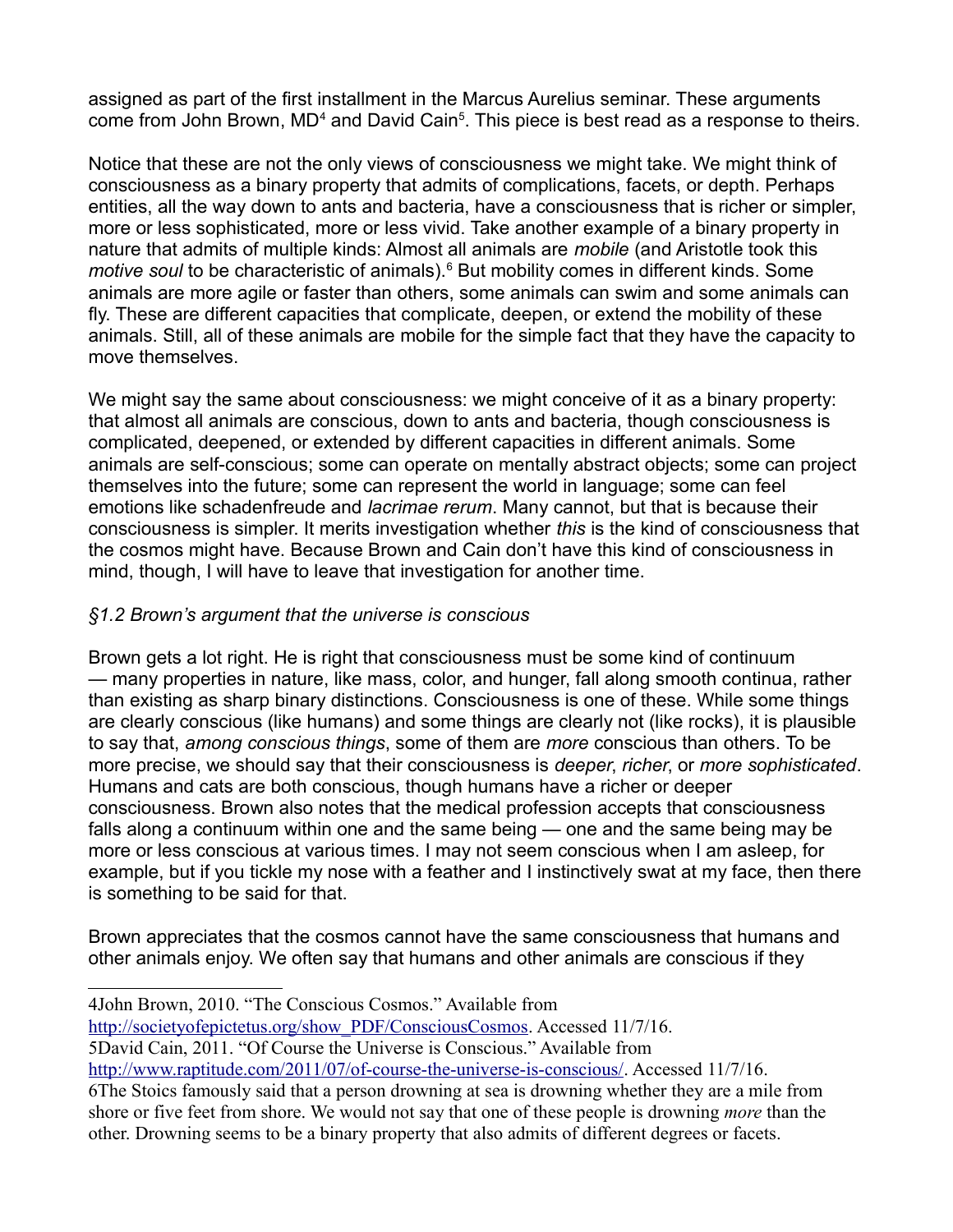respond to external stimuli, "especially if those responses are willful (i.e., they can be trained, extinguished, etc.)." However, the cosmos cannot in principle respond to external stimuli, since all stimuli will be *internal* to it. Second, it's not obvious that the responses of the cosmos can be "trained, extinguished, etc." — trained and extinguished by whom? Does this imply an ability for us to change — to train or extinguish — the laws of nature? This conception won't do.

If the universe is to be conscious, it must be conscious in a way that does not require awareness. Is it right to call this *un-aware*, yet *reliable* reaction to stimuli "consciousness"? This already threatens to deflate our idea of consciousness so far as to make it unremarkable. If consciousness means an entity's ability to respond to stimuli, then a rock that shatters in a landslide is conscious. If consciousness means an entity's ability to respond to external stimuli *that derives from some internal principle of motion* or reaction, then plants have this kind of consciousness. However, neither rocks nor plants are conscious in an interesting way. If this is the way that the cosmos is conscious — if the universe were conscious in the way that I am "conscious" when I am asleep, or the way that a plant is "conscious" when it grows — then this is not interesting. The most interesting element of consciousness — specifically, the first-personal character of experience — has been removed. In fact, this seems to be a natural criticism of the Stoic doctrine that the cosmos is conscious: If it is conscious, it must be conscious in a way that is not special or interesting in the way that *our* consciousness is. Upon investigation, the point becomes less remarkable.

Here is Brown's ultimate view of the cosmos's consciousness:

The Cosmos is a conscious entity because it is rational (predictable, law following, internally interacting, showing the qualities of law-order-complexity-design-mind in its internal operations).

So, if a thing is rational (i.e. rule-guided) and responsive to stimuli, then it is conscious. However, this view has at least two problems. First, it is unsatisfyingly broad, as mentioned above. If this view is right, then mechanical clocks are conscious. They are clearly rule-guided and behave in reliable ways. They also respond to stimuli, as when I wind a clock and send its pendulum swinging. But mechanical clocks are not plausibly conscious, so this view is probably too broad to be interesting. Second, there seems to be a tension between being purely rule-guided and being "responsive" to stimuli in a way that is interesting. The behavior of billiard balls is rule-guided, mechanistic, and perfectly predictable. Yet it is *precisely because* of these features that we hesitate to call billiard balls conscious. They can be affected, sure enough, but *responsiveness* presumes something deeper.[7](#page-3-0) Otherwise, any mechanistic system in the universe — from bacteria to plants to stars — would be conscious. Brown seems to beg the question in favor of the Stoic, claiming that any mechanical system

<span id="page-3-0"></span><sup>7</sup>This raises the much thornier question of whether a conscious creature in a deterministic universe could *deliberately* respond to stimuli, or whether their consciousness would be more appropriately characterized as epiphenomenal. Though Brown seems to rule this out: "Can the Cosmos imagine a multitude of possible actions and choose among them, actualizing some of them and not others? If this is something the cosmos can do, then we are forced back to the irrational universe, the universe without causality." If this is right, then it also raises the question of how humans can be rational, if determinism is true, and yet we are able to actualize some outcomes rather than others. The Stoics believed all three are true of humans. Brown denies that all three could be true of the cosmos.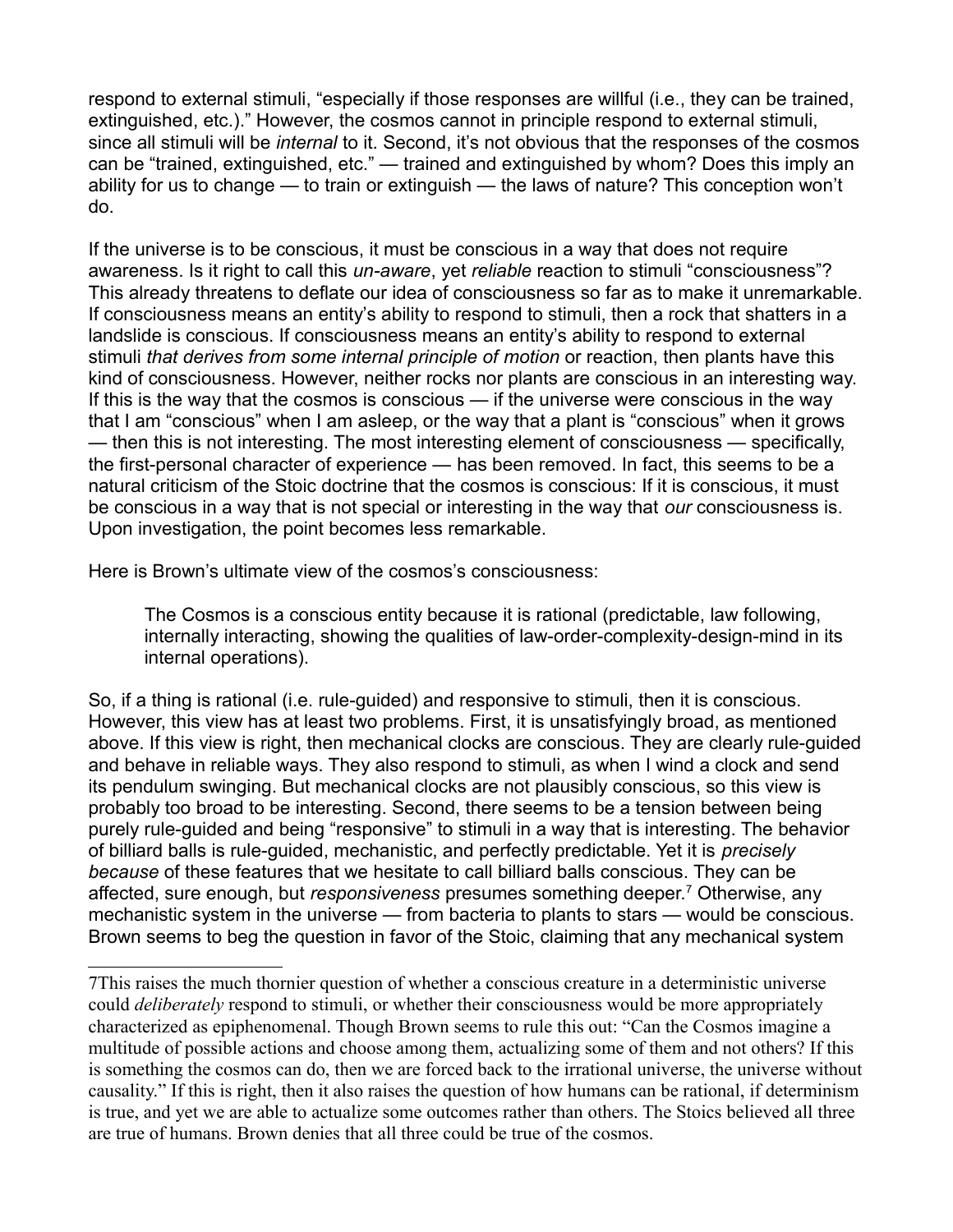is, by definition, conscious. But that is clearly too quick, and reduces consciousness to something unremarkable and undifferentiated from the purely mechanical operation of any rule-based system.<sup>[8](#page-4-0)</sup>

#### *§2.1 Cain's argument that the universe is conscious*

Cain's argument that the cosmos is conscious uses an analogy to the awareness that a human has—and this is fitting since the Stoics explicitly compared the universe to a biological organism. What can we learn about the consciousness of the universe by observing our own consciousness?

Cain points out—correctly—that some part of us is conscious of another part. Our mind, our soul, our brain—whatever you prefer—is conscious of other parts of us, for example, when my stomach is upset, when I stub my toe, or when I scratch an itch. In these cases, we often say that *I* am aware of a pain or a pleasure.

Cain uses this analogy to argue that the universe itself is conscious: We could say that some part of the universe is conscious of another part, just as some part of us is conscious of another part. But notice that when we speak about ourselves, we drop the mention of parts and wholes, and say simply that *I* am conscious. Why not, then, drop this language when speaking of the universe and say that *it* is conscious?

The problem here, it seems to me, is that when speaking about ourselves being conscious, we are speaking elliptically—leaving out important details, or glossing over cumbersome talk about parts and wholes. We do this when we simply say that *we* are conscious. If we were being maximally precise, though, it would be more appropriate to speak in terms of parts. And as Stoics, it seems to me that we have good reason to be maximally precise. Loose talk should be avoided, I suggest, especially if we are interested in providing the most philosophically rigorous defense of a controversial idea. A skeptic might rightly ask of Cain: "You have told me that *part* of the cosmos is conscious. Well, which part is it?" Cain would have to reply, "Well, you and me." The skeptic would understandably be disappointed.

Suppose there is a universe with one conscious person in it. If I ask, "How many conscious things are there?" There seem to be three possible responses: we can say that the human is conscious, or the cosmos is conscious, or both. But some of these descriptions are better than others. Unless, I am begging the question, there are not two conscious things, so saying that both of these things is conscious would be double-counting. Of the remaining answers, it seems more natural to say that (just) the one person is conscious.

Some of the parts of the cosmos are round and other parts are square. Should we say that the cosmos *itself* is round or square? It cannot be both—in fact, it is precisely to avoid contradictions like these that talk of parts and wholes is introduced. This way of talking countenances contradictions, which seems to violate even the most minimal requirement of philosophical inquiry. On the other hand, if we try to resolve these contradictions in favor of one property or the other, we run into other problems: Lots of the cosmos is un-conscious; in fact, surely *almost all* of its parts are un-conscious. Why, then, round *up* in favor of

<span id="page-4-0"></span><sup>8</sup>Brown seems to respond to this objection as the first objection he considers, but his response is unclear.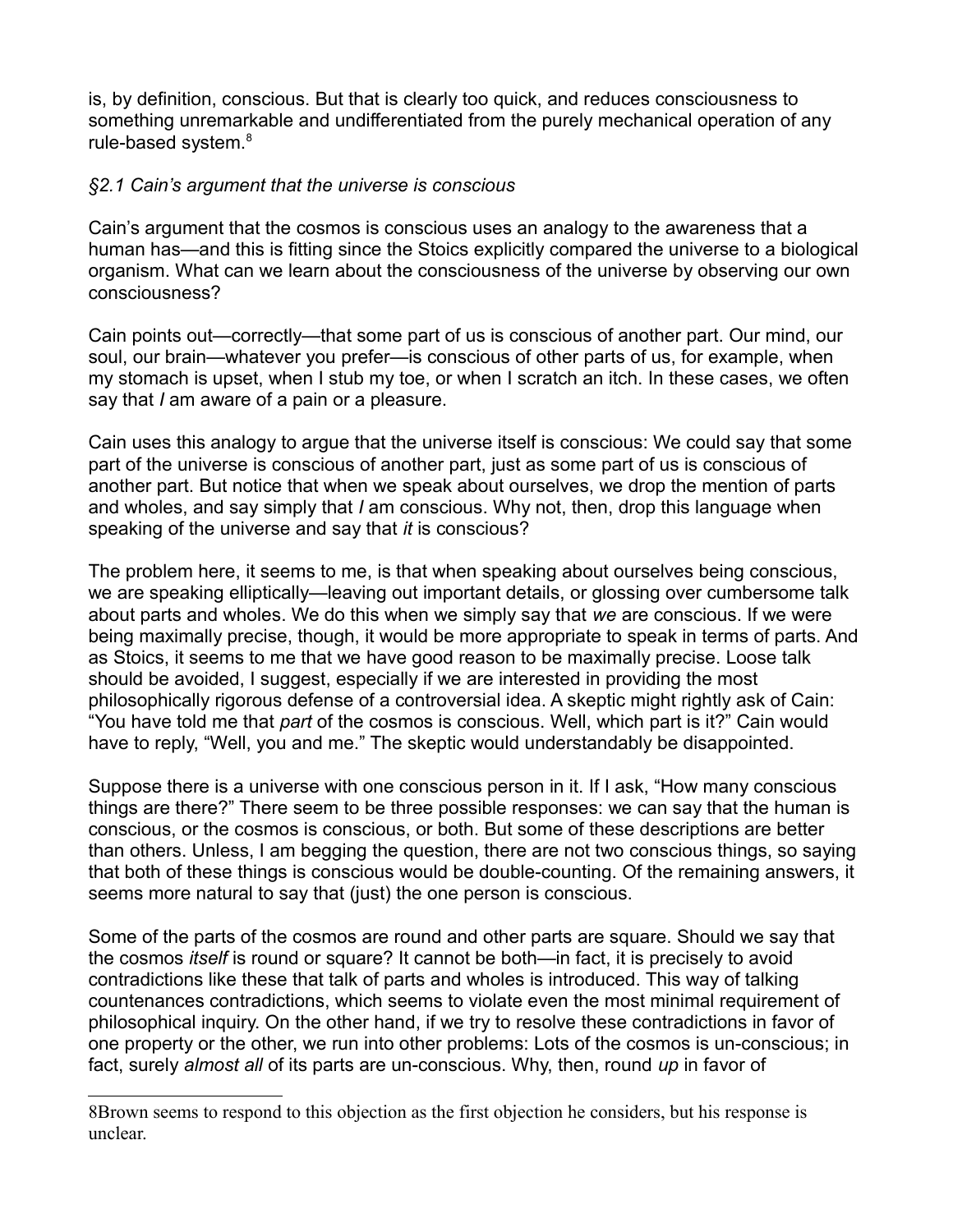consciousness rather than rounding *down*?

Talk of parts and wholes also invites unwelcome counter-analogies. Part of the cosmos is malodorous. Is it then right to say that the cosmos itself is malodorous? Many of the same parts of the cosmos that are conscious are also ignorant, naïve, or selfish. Should we say the cosmos itself is ignorant, naïve, or selfish? (Notice this would conflict with the claim that the universe is providential.) And on and on. It's not clear how Cain can avoid these kinds of counter-arguments.<sup>[9](#page-5-0)</sup> Allowing ourselves to predicate of the entire cosmos any property that belongs to one part of it seems to be a mistake.

The lesson I take from this is the same that I take from the discussion of Brown's argument above: that if the cosmos is conscious, it is conscious in a very different way from you and I. We should appreciate this difference, and search for an account of consciousness that is plausible and accommodates both our intuitions about the nature of consciousness and our best scientific theories of the nature of the universe.

#### **§3 Is the universe providential?**

The Stoics held that the universe was providential, in the sense that it provides for our wellbeing. In a rationally-ordered cosmos, there are no random events or coincidences; but everything happens for the best possible reason. The Stoics believed as some Christians believe that god never apportions out for you more than you can handle (though they would give very different explanations for this).

This can be very hard to believe, especially for the philosophically-inclined who are already cooking up counterexamples: what about Ebola?, what about natural disasters?, what about bad luck?, and on and on.<sup>[10](#page-5-1)</sup> I am sensitive to those concerns, too—I find worries like these to be the greatest challenge to traditional theism. But there is a way of phrasing the Stoic view, and making it admittedly more modest, that makes it more plausible.

Epictetus would be helpful to consult here. He says that you must live with a sense of gratitude and the ability to appreciate the usefulness in everything that happens. He does not command us to appreciate the justice, the overall goodness, or the perfection in everything that happens, but the *usefulness*.

Everything that happens is an opportunity to develop virtue. Conjoin this with the Stoic doctrine that virtue is the only good. So, everything that happens is good in at least one respect, because it is always up to us to make use of a circumstance—even Ebola, even natural disasters, even bad luck—to develop virtue. After all, a metal is never purified until it is first put through a crucible of flame. Marcus echoes this view in the *Meditations* when he says, "Bad fortune borne well is good fortune" (4:49).

<span id="page-5-0"></span><sup>9</sup>A similar argument can be dispatched with by the same strategy. Some aspects of the cosmos are conscious—so it is appropriate to say that the cosmos has consciousness *as an aspect* or *attribute*. This is all well and good, but note that by the same token it has malodorousness, ignorance, naiveté, and selfishness as aspects or attributes. This should be unsatisfying. (This argument was suggested to me by Ken Brown in conversation.)

<span id="page-5-1"></span><sup>10</sup>Though, as we will see below, there is no such thing, to the Stoic, as bad luck.